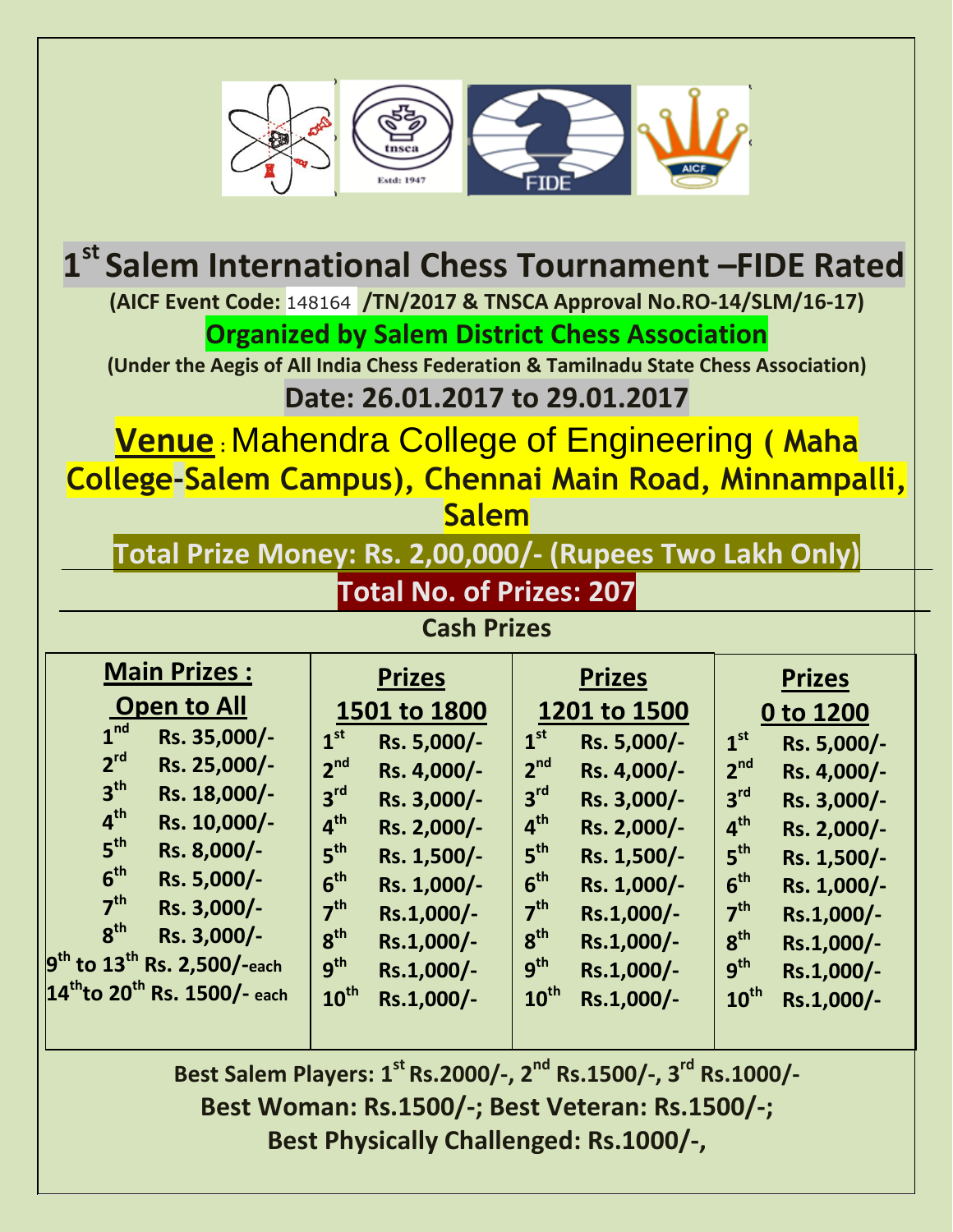**Category Prizes (Cups): Under 08, 10, 12, 14 & 18 (Top 20 Boys & 10 Girls) Youngest Player 1 prize**

**Eligibility : Open to all. Last Date for Entries : 22.01.2017**

## **Entry Fees: Rated & Unrated : Rs. 1000/-**

## **Entry Free for All GMs, IMs, WGMs, WIMs and Rating above 2350. Tournament Schedule:- Total Rounds 8**

| 26.01.2017 | <b>Thursday</b> | <b>Inauguration</b>       | 10:00 A.M. |
|------------|-----------------|---------------------------|------------|
| 26.01.2017 | <b>Thursday</b> | <b>Players Meeting</b>    | 10:30 A.M. |
| 26.01.2017 | <b>Thursday</b> | <b>Round 1</b>            | 11:00 A.M. |
| 26.01.2017 | <b>Thursday</b> | <b>Round 2</b>            | 04:00 P.M. |
| 27.01.2017 | <b>Friday</b>   | <b>Round 3</b>            | 09:00 A.M. |
| 27.01.2017 | <b>Friday</b>   | <b>Round 4</b>            | 03:00 P.M. |
| 28.01.2017 | <b>Saturday</b> | <b>Round 5</b>            | 09:00 A.M. |
| 28.01.2017 | <b>Saturday</b> | Round 6                   | 03:00 P.M. |
| 29.01.2017 | <b>Sunday</b>   | <b>Round 7</b>            | 09:00 A.M. |
| 29.01.2017 | <b>Sunday</b>   | <b>Round 8</b>            | 02:00 P.M. |
| 29.01.2017 | <b>Sunday</b>   | <b>Prize Distribution</b> | 06:30 P.M. |
|            |                 |                           |            |

**AICF Player's Registration:** All the participants must be registered with AICF. The registration fee is Rs. 250/- for the year 2016-2017. Those who are already registered with AICF must show proof thereof. Those who have not registered can get registered by paying a fee of Rs.250/- and filled in registration form along with one passport size photo and a copy of date of Birth certificate. **E-mail id of the player is compulsory.**

**TNSCA Player's Registration:** The participants of all TN State Chess Championships are required to register themselves with TNSCA by paying Rs.100/- as registration fee for the year 2016-17. The amount should be remitted along with the duly signed TN players Registration form plus one passport size photograph and Date of Birth Certificate copy.

**Salem DCA Player's Registration :** Salem DCA Registration fee is Rs. 100/- for the year 2016- 2017 (for Salem players).

**Tournament Committee :** The Organizers will form a tournament committee for the smooth conduct of the tournament.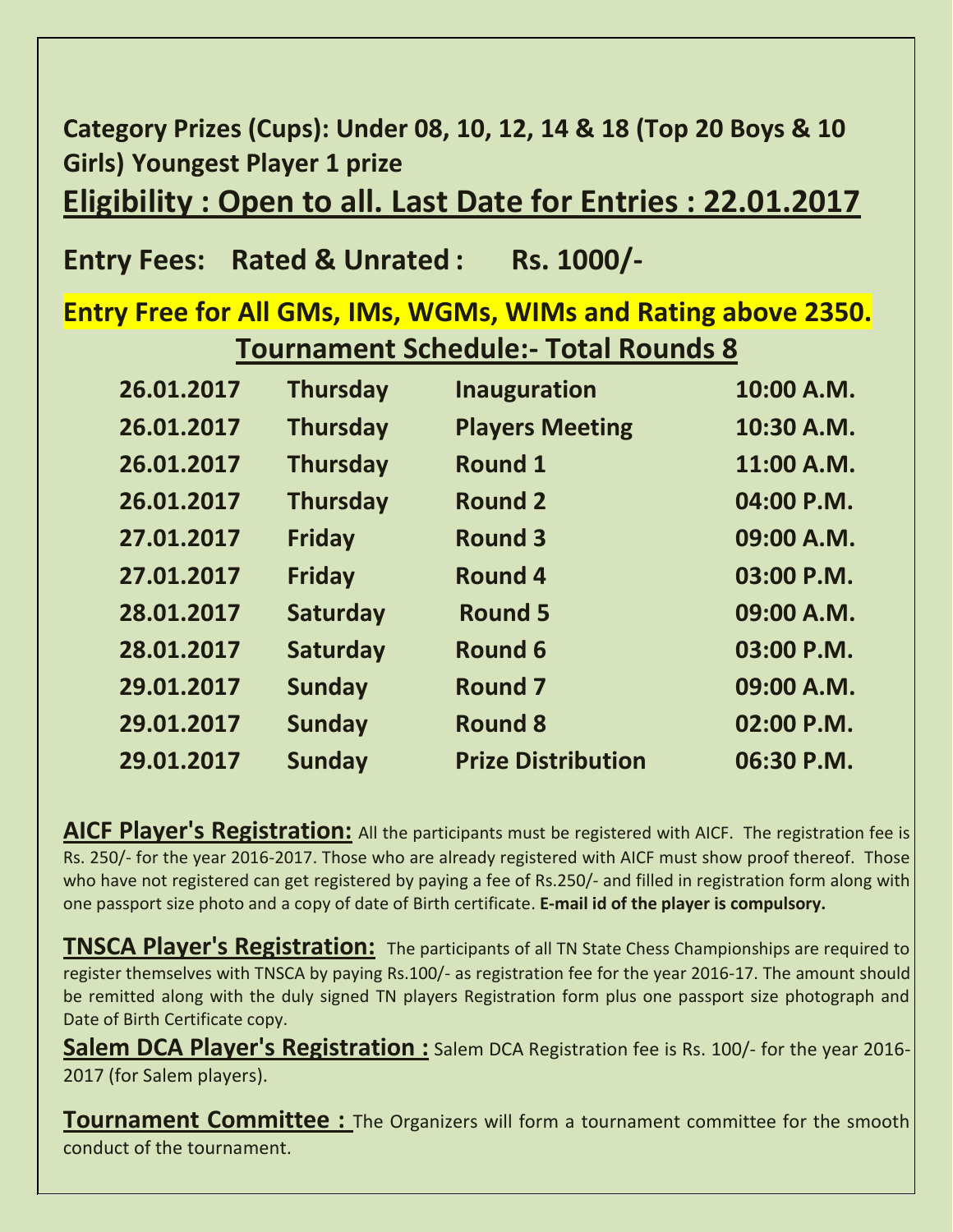**System of Play:** The Tournament will be conducted as per FIDE Laws & Swiss System with 8 Rounds.

**Tie Break :** Buchholz System will be followed. In case of tie, prize money will not be shared.

## **Time Control: 90 minutes each with 30 seconds increment per move from move No.1**

**Protests:** Protests, if any against the decision of the Chief Arbiter shall be made in writing with a Protest fee Rs.1000/- within 30 minutes of the occurrence of the incident to the appeals committee. The Protest fee will be refunded if the appeal is upheld.

**Withdrawals:** A Player may withdraw at any stage of the event, after informing Chief Arbiter in writing.

**Appeals Committee:** Before the commencement of the tournament appeals committee will be formed from the participants from the players meeting. The decision of the appeals committee is FINAL and BINDING on all participants.

**Disqualification :** No Participants will leave the venue before the prize distribution function without the permission of the chief Arbiter .

**Interpretation:** For Interpretation of Rule(s) and deciding any point not covered by rules, the decision of the Tournament Committee shall be final and binding. The Tournament committee has every right to make any addition or amendment to these rules without prior notice. However, such changes will be displayed at the tournament Venue.

**Rights of Admission:** AICF/TNSCA/SDCA reserve the right to admit/refuse any entry without assigning any reason thereof. AICF /TNSCA/SDCA reserves the rights of admission to the venue and lodging places.

**Accommodation:** Free Dormitory type of Accommodation will be provided to players in the venue and players are requested to bring their Own Beddings.

**Canteen Facilities are Available on payment basis at the College Premises.**

**Chess Sets:** Players are requested to bring their own International Chess set (and chess clock if, any) **Certificate:** Participation certificates will be awarded to all participants.

## **Chief Arbiter : P. Palaniappan, International Arbiter**

**For Enquires Details** : [www.salemchess.com](http://www.salemchess.com/)

Mr. Srivari S, Mobile: 9786802995, Sivasubramanian B, Mobile: 9443202650

**Email: [arun@salemchess.com,](mailto:arun@salemchess.com) [sdca64@gmail.com,](mailto:sdca64@gmail.com)**

**Entries can be paid VIA: [www.easypaychess.com](http://www.easypaychess.com/)[,www.paychessentry.com](http://www.paychessentry.com/) & www.pay4chess.com**

**Entry Registration:** For NEFT or FUND Transfer

**A/C Name: Salem District Chess Association,** 

**Bank: State Bank of Travancore, Alagapuram, Salem. A/C Type: Savings**